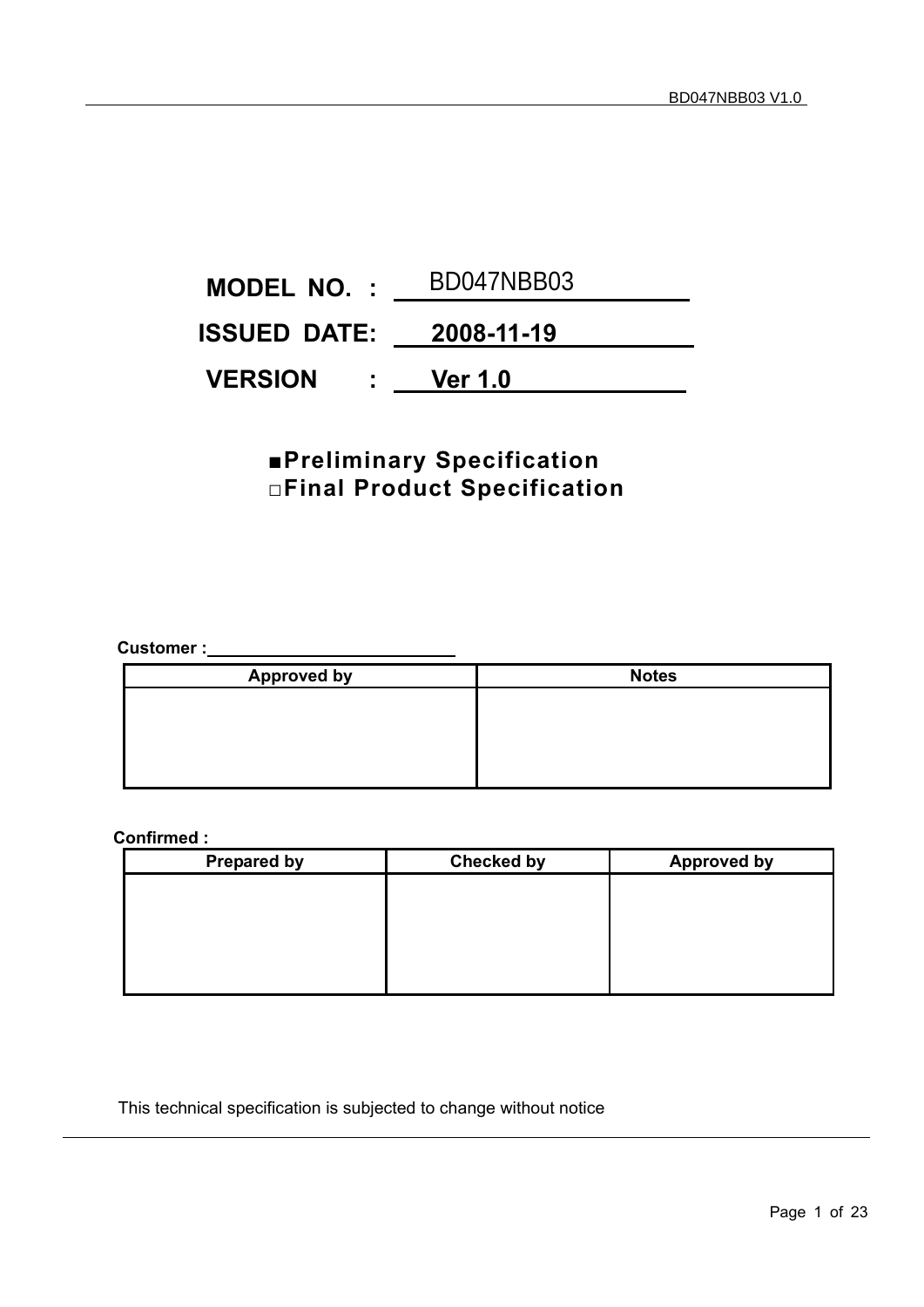# **Table of Contents**

| $\mathbf{1}$   |  |
|----------------|--|
| $\overline{2}$ |  |
| 3              |  |
| $\overline{4}$ |  |
| 5              |  |
| 6              |  |
| $7^{\circ}$    |  |
| 8              |  |
| 9              |  |
|                |  |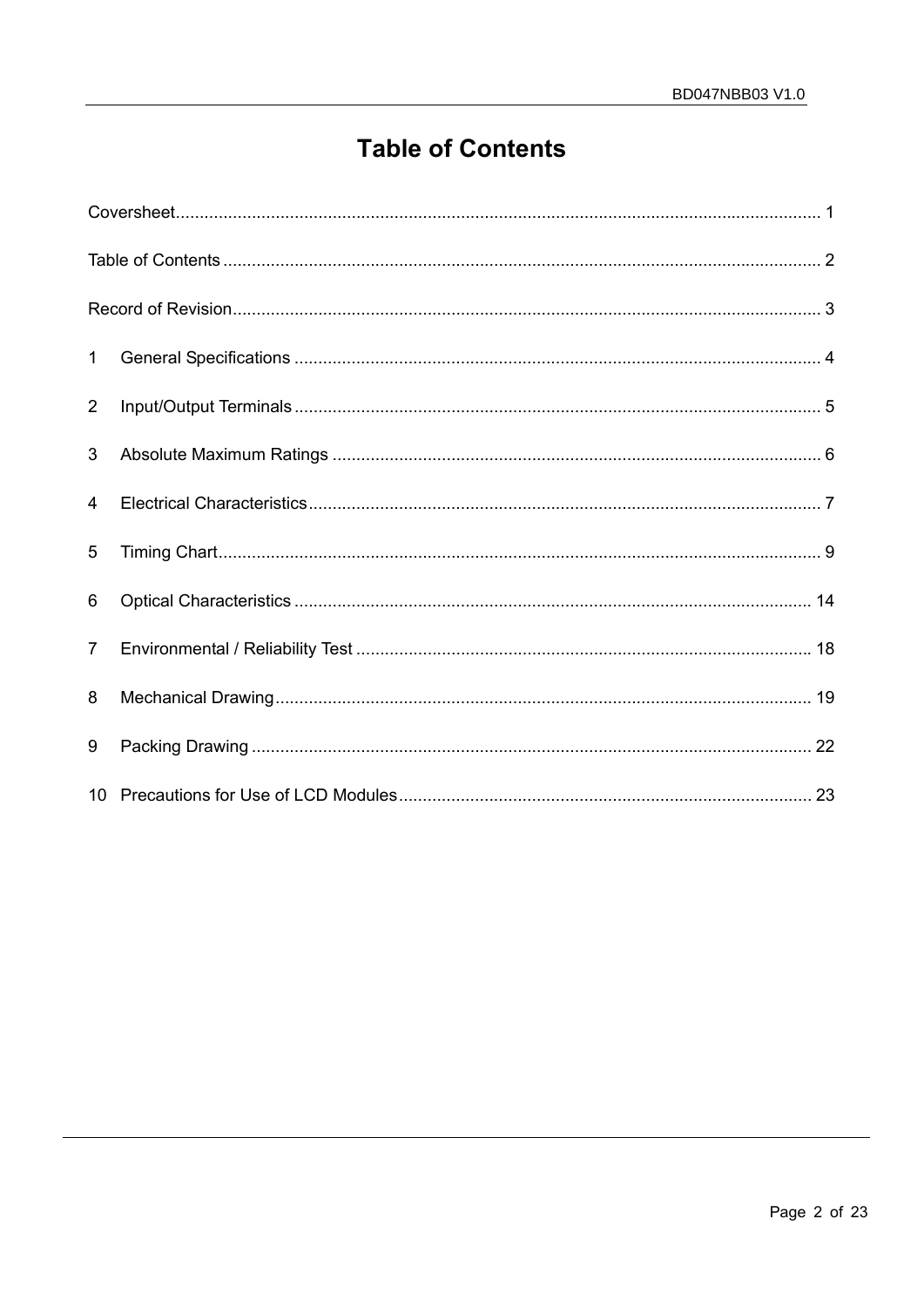# **Record of Revision**

| Rev     | <b>Issued Date</b> | <b>Description</b> | Editor |
|---------|--------------------|--------------------|--------|
| $1.0\,$ | 2008-11-19         | Rev 1.0 was issued |        |
|         |                    |                    |        |
|         |                    |                    |        |
|         |                    |                    |        |
|         |                    |                    |        |
|         |                    |                    |        |
|         |                    |                    |        |
|         |                    |                    |        |
|         |                    |                    |        |
|         |                    |                    |        |
|         |                    |                    |        |
|         |                    |                    |        |
|         |                    |                    |        |
|         |                    |                    |        |
|         |                    |                    |        |
|         |                    |                    |        |
|         |                    |                    |        |
|         |                    |                    |        |
|         |                    |                    |        |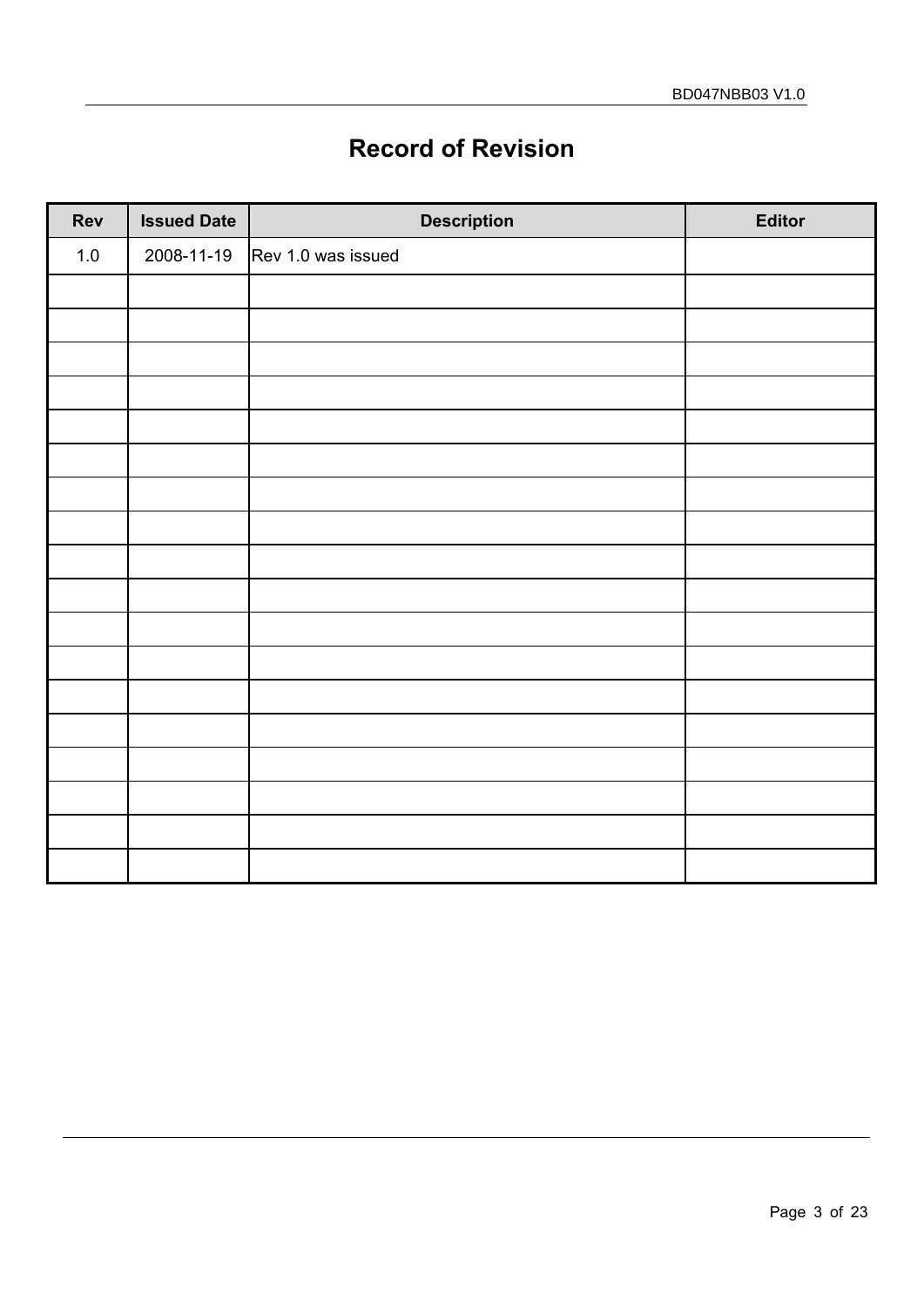# **1 General Specifications**

|                                             | <b>Feature</b>                        | <b>Spec</b>            |  |  |
|---------------------------------------------|---------------------------------------|------------------------|--|--|
|                                             | <b>Size</b>                           | 4.7 inch               |  |  |
|                                             | Resolution                            | 480(RGB) x 272         |  |  |
|                                             | Interface                             | RGB 24 bits            |  |  |
|                                             | <b>Color Depth</b>                    | 16.7M                  |  |  |
|                                             | Technology type                       | a-Si                   |  |  |
|                                             | Pixel pitch (mm)                      | $0.216 \times 0.216$   |  |  |
| <b>Display Spec.</b>                        | <b>Pixel Configuration</b>            | R.G.B. Vertical Stripe |  |  |
|                                             | <b>Display Mode</b>                   | TM with Normally White |  |  |
|                                             | Surface Treatment(Up Polarizer)       | Clear type (3H)        |  |  |
|                                             | Surface Treatment(TSP)                | Anti-glare type (3H)   |  |  |
|                                             | <b>Viewing Direction</b>              | 12 o'clock             |  |  |
|                                             | <b>Gray Scale Inversion Direction</b> | 6 o'clock              |  |  |
|                                             | $LCM (W \times H \times D)$ (mm)      | 114.3x72.5x5.0         |  |  |
|                                             | Active Area(mm)                       | 103.680 x 58.752       |  |  |
| <b>Mechanical</b><br><b>Characteristics</b> | With /Without TSP                     | <b>With TSP</b>        |  |  |
|                                             | Weight(g)                             | 76.5                   |  |  |
|                                             | <b>LED Numbers</b>                    | 10 LEDs                |  |  |

Note 1: Viewing direction for best image quality is different from TFT definition, there is a 180 degree shift.

Note 2 : Requirements on Environmental Protection: RoHS

Note 3: The weight tolerance:  $\pm 5\%$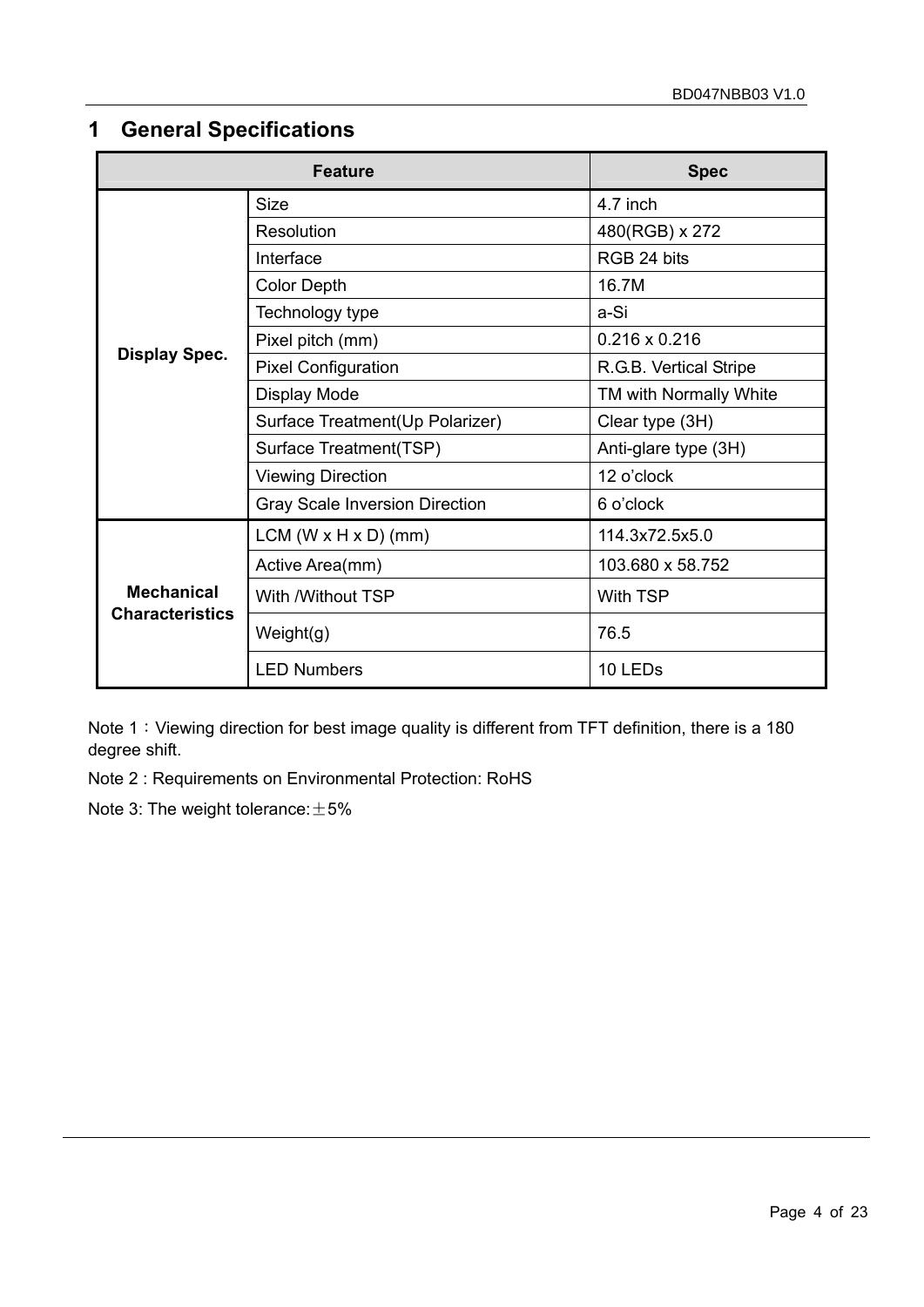# **2 Input/Output Terminals**

2.1 TFT LCD Panel

|                  |                |                              | Recommended connector: HIROSE FH1ZA-40S-0.5SH |               |
|------------------|----------------|------------------------------|-----------------------------------------------|---------------|
| <b>No</b>        | <b>Symbol</b>  | I/O                          | <b>Description</b>                            | <b>Remark</b> |
| 1                | VLED-          | P                            | Power for LED                                 |               |
| $\overline{2}$   | VLED+          | P                            | Power for LED                                 |               |
| $\overline{3}$   | <b>GND</b>     | P                            | Power Ground                                  |               |
| $\overline{4}$   | <b>VDD</b>     | P                            | Power Supply (+3.3V)                          |               |
| 5                | R <sub>0</sub> |                              | Red data                                      |               |
| 6                | R <sub>1</sub> |                              | Red data                                      |               |
| $\overline{7}$   | R <sub>2</sub> |                              | Red data                                      |               |
| 8                | R <sub>3</sub> |                              | Red data                                      |               |
| $\boldsymbol{9}$ | R <sub>4</sub> |                              | Red data                                      |               |
| 10               | R <sub>5</sub> |                              | Red data                                      |               |
| 11               | R <sub>6</sub> |                              | Red data                                      |               |
| 12               | R7             |                              | Red data                                      |               |
| 13               | G <sub>0</sub> |                              | Green data                                    |               |
| 14               | G <sub>1</sub> |                              | Green data                                    |               |
| 15               | G <sub>2</sub> |                              | Green data                                    |               |
| 16               | G <sub>3</sub> |                              | Green data                                    |               |
| 17               | G4             |                              | Green data                                    |               |
| 18               | G <sub>5</sub> |                              | Green data                                    |               |
| 19               | G <sub>6</sub> |                              | Green data                                    |               |
| 20               | G7             |                              | Green data                                    |               |
| 21               | B <sub>0</sub> |                              | Blue data                                     |               |
| 22               | <b>B1</b>      |                              | Blue data                                     |               |
| 23               | <b>B2</b>      |                              | Blue data                                     |               |
| 24               | B <sub>3</sub> |                              | Blue data                                     |               |
| 25               | <b>B4</b>      |                              | Blue data                                     |               |
| 26               | <b>B5</b>      |                              | Blue data                                     |               |
| 27               | <b>B6</b>      |                              | Blue data                                     |               |
| 28               | B7             |                              | Blue data                                     |               |
| 29               | <b>GND</b>     | P                            | Power Ground                                  |               |
| 30               | <b>PCLK</b>    |                              | Pixel clock                                   |               |
| 31               | <b>DISP</b>    |                              | Display on/off                                |               |
| 32               | <b>HSYNC</b>   |                              | Horizontal sync signal                        |               |
| 33               | <b>VSYNC</b>   |                              | Vertical sync signal                          |               |
| 34               | DE             |                              | Date enable                                   |               |
| 35               | <b>NC</b>      | $\qquad \qquad \blacksquare$ | No connection                                 |               |
| 36               | <b>GND</b>     | P                            | Power Ground                                  |               |
| 37               | X1             | P                            | Touch Panel X(Right Side)                     |               |
| 38               | Y1             | P                            | Touch Panel Y(6 Clock Side)                   |               |
| 39               | X <sub>2</sub> | P                            | Touch Panel X(Left Side)                      |               |
| 40               | Y2             | P                            | Touch Panel Y(12 Clock Side)                  |               |

**Recommended connector: HIROSE FH12A-40S-0.5SH** 

Note2-1: I/O definition:

I-----Input O---Output P----Power/Ground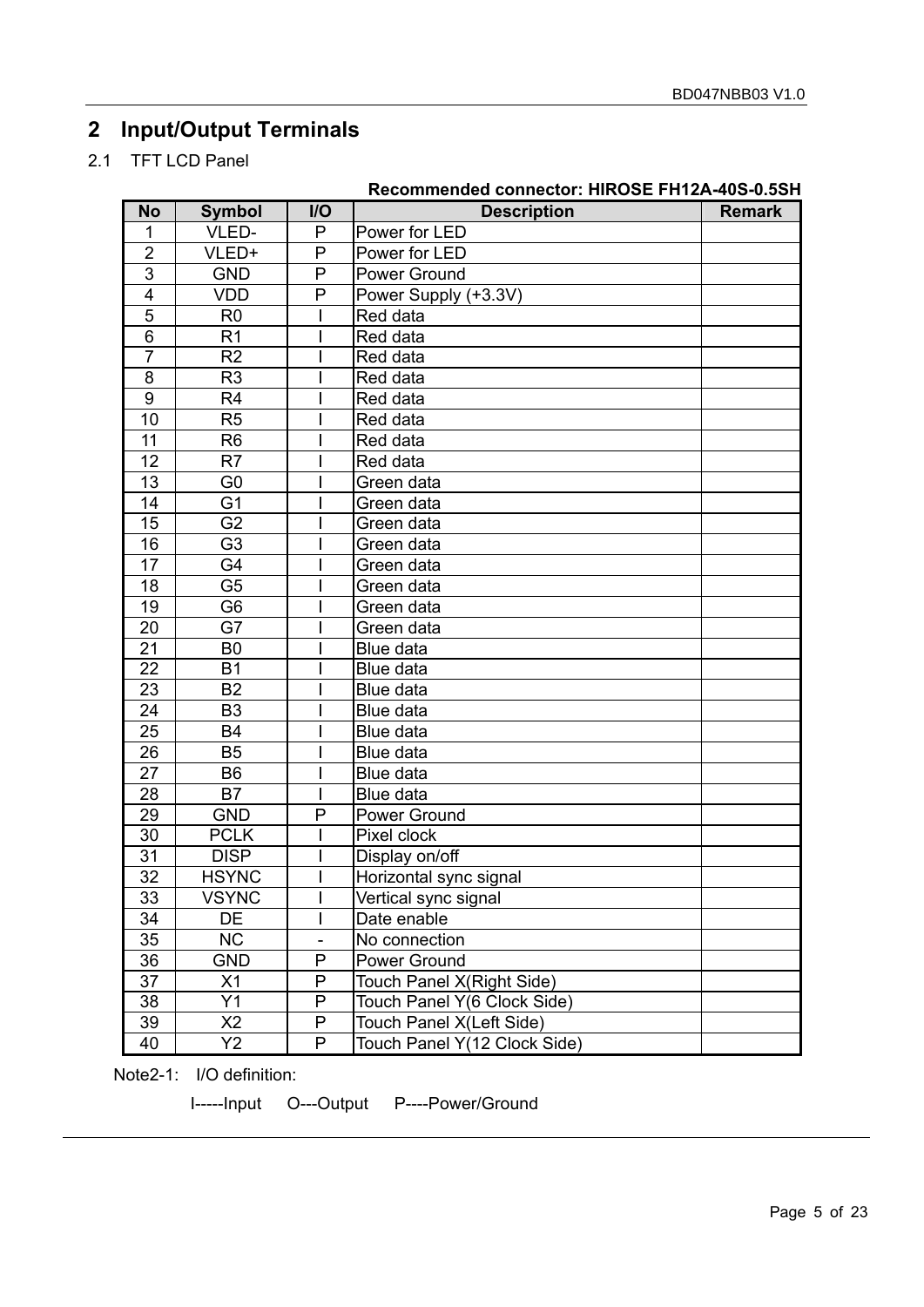# **3 Absolute Maximum Ratings**

# **3.1 Driving TFT LCD Panel**

 $Ta = 25^{\circ}C$ 

| <b>Item</b>                          | <b>Symbol</b>                                        | <b>Min</b> | <b>Max</b>           | Unit                 | <b>Remark</b>   |
|--------------------------------------|------------------------------------------------------|------------|----------------------|----------------------|-----------------|
| <b>Power Supply Voltage</b>          | <b>VDD</b>                                           | $-0.3$     | 4.6                  | V                    |                 |
| Input Signal Voltage                 | R0-R7, G0-G7, B0-B7, PCLK, DISP,<br>HSYNC, VSYNC, DE | $-0.3$     | <b>VDD</b><br>$+0.3$ | V                    |                 |
| <b>Back Light Forward</b><br>Current | $I_{LED}$                                            |            | 25                   | mA                   | For each<br>LED |
| Touch panel pin<br>voltage           | X1, X2, Y1, Y2                                       |            | $\overline{7}$       | V                    |                 |
| Operating<br>Temperature             | ${\mathsf T}_{\textsf{OPR}}$                         | $-20$      | 60                   | $\mathrm{C}^{\circ}$ |                 |
| Storage Temperature                  | ${\sf T}_{\text{STG}}$                               | $-30$      | 70                   | $\mathrm{C}^{\circ}$ |                 |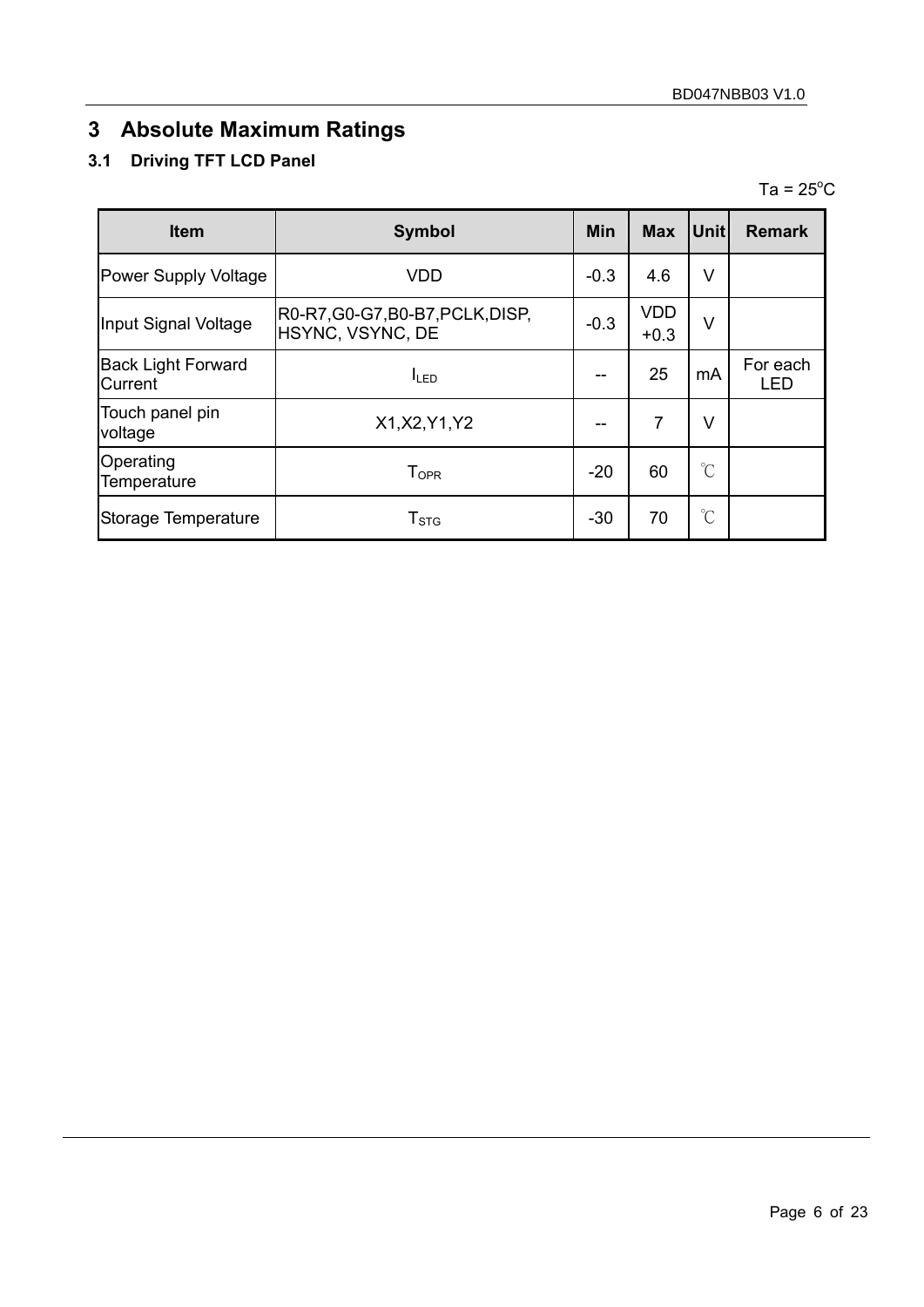# **4 Electrical Characteristics**

## **4.1 Driving TFT LCD Panel**

GND=0V, Ta=25℃

| <b>Item</b>              |                   | Symbol                       | <b>Min</b>  | <b>Typ</b> | <b>Max</b> | <b>Unit</b> | <b>Remark</b>                      |
|--------------------------|-------------------|------------------------------|-------------|------------|------------|-------------|------------------------------------|
| Power Supply Voltage     |                   | <b>VDD</b>                   | 3.0         | 3.3        | 3.6        | V           |                                    |
| Input Signal             | Low Level         | VIL                          | $-0.3$      | $-$        | 0.2xVDD    | V           | R0-R7, G0-G7, B0-B7<br>PCLK, DISP, |
| Voltage                  | <b>High Level</b> | V <sub>IH</sub>              | 0.8xVDD     |            | <b>VDD</b> | V           | HSYNC, VSYNC, DE                   |
| Output Signal            | Low Level         | $V_{OL}$                     | $\mathbf 0$ |            | 0.2xVDD    | V           |                                    |
| Voltage                  | High Level        | $V_{OH}$                     | 0.8xVDD     |            | <b>VDD</b> | V           |                                    |
| (Panel+ LSI)             |                   | <b>Black Model</b><br>(60Hz) |             | 85         | 90         | mW          |                                    |
| <b>Power Consumption</b> |                   | Standby<br>Mode              |             | 0.8        | 1.0        | uW          |                                    |

## 4.2 Driving Backlight Ta=25℃

| <b>Item</b>              | <b>Symbol</b> | <b>Min</b> | Typ | <b>Max</b> | <b>Unit</b> | <b>Remark</b>    |
|--------------------------|---------------|------------|-----|------------|-------------|------------------|
| <b>Forward Current</b>   | IF            | $- -$      | 40  | 50         | mA          |                  |
| <b>Forward Voltage</b>   | $V_F$         | $- -$      | 16  | $-$        |             | 5LEDs serial x 2 |
| <b>Power Consumption</b> | $W_{BL}$      | $-$        | 640 | $-$        | mW          |                  |

Note 4-2: The figure below shows the connection of backlight LED.

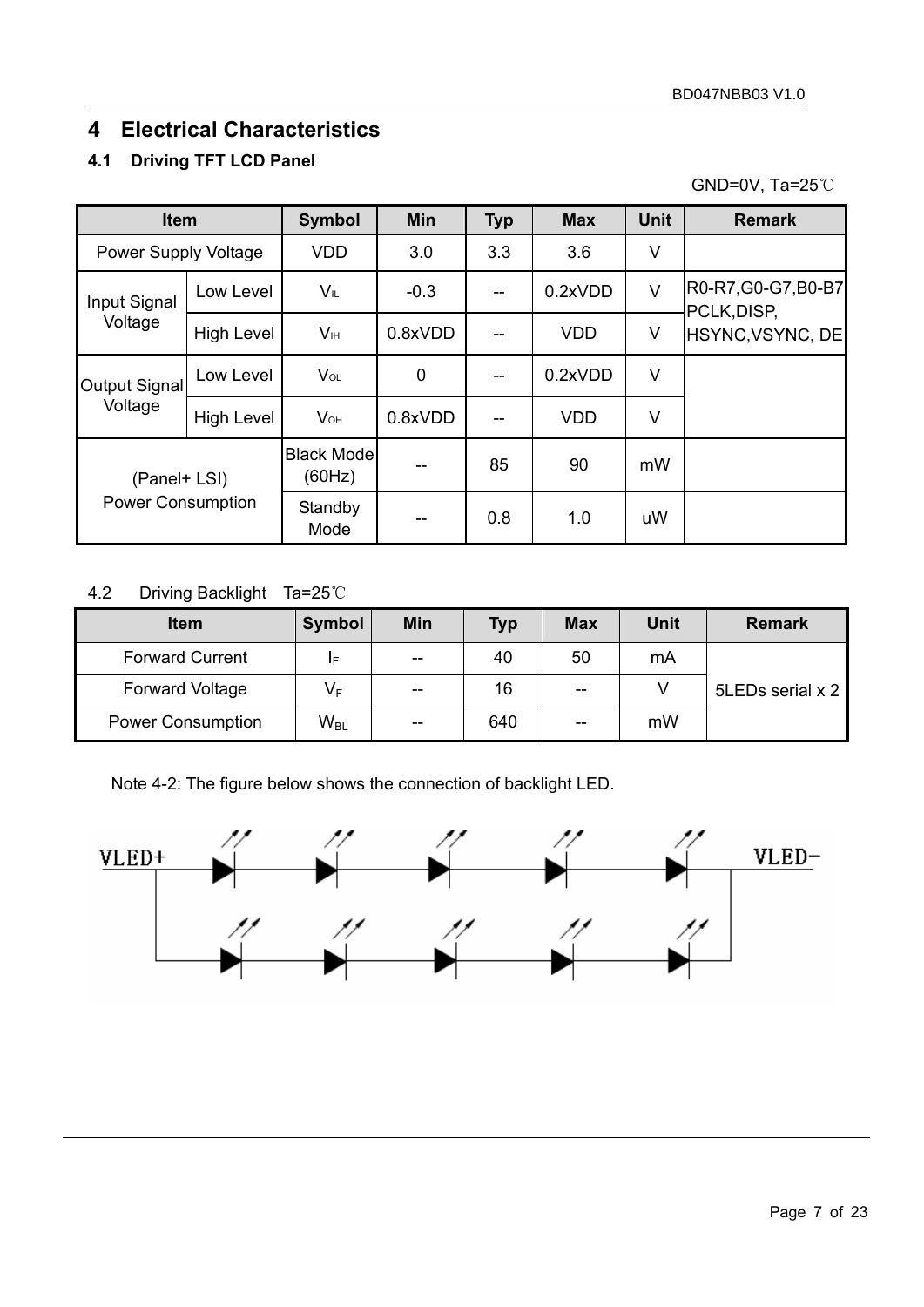## **4.3 Block Diagram**

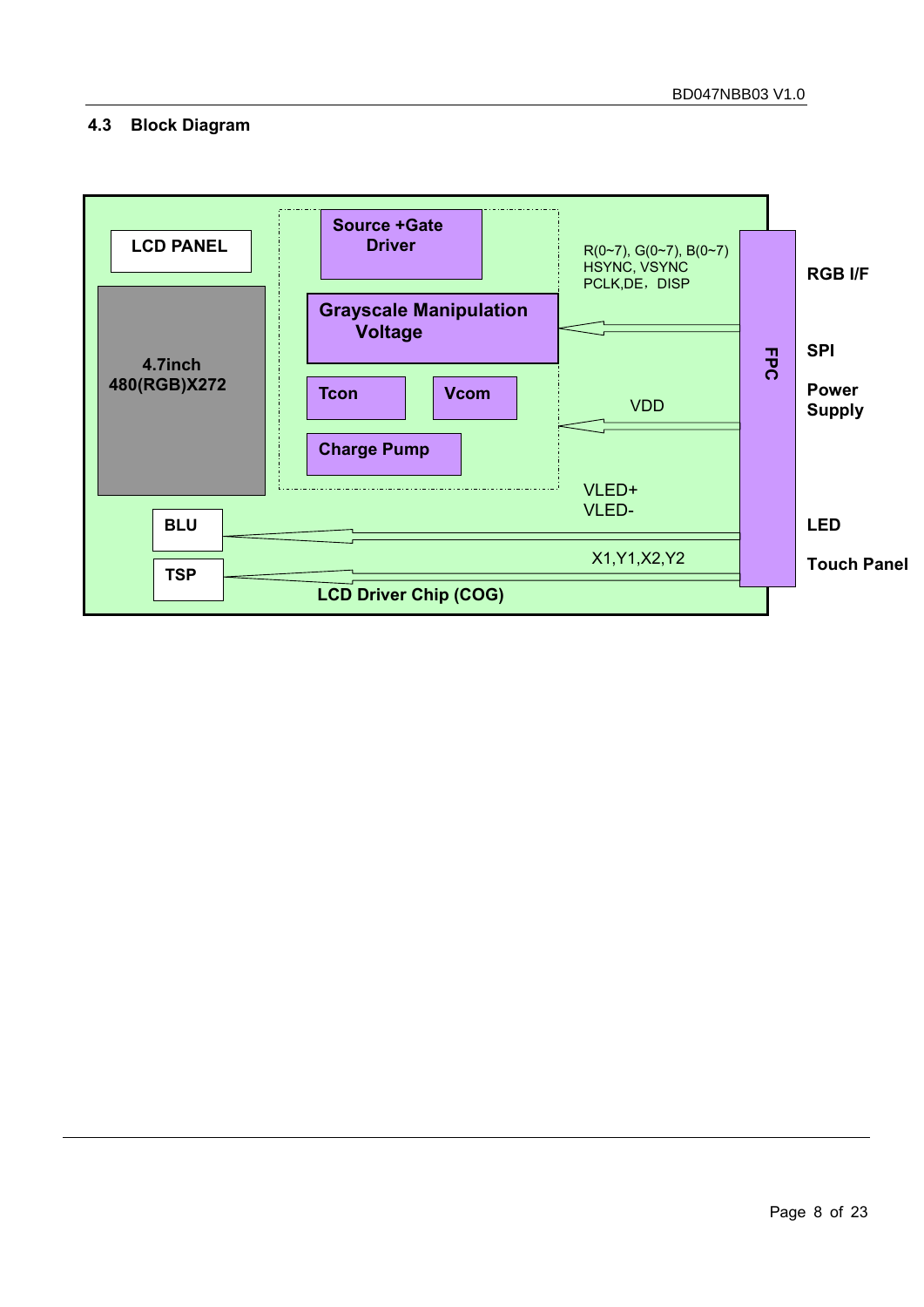# **5 Timing Chart**

## **5.1 RGB Timing Parameter**

| Item                          | Symbol              | Values                   |                          |                              | Unit        | Remark |
|-------------------------------|---------------------|--------------------------|--------------------------|------------------------------|-------------|--------|
|                               |                     | Min                      | Typ                      | Max                          |             |        |
| Clock cycle                   | 1/tc                |                          | 9.00                     | 15                           | MHz         |        |
| <b>Hsync</b> cycle            | 1/fH                |                          | 17.14                    |                              | KHz         |        |
| Vsync cycle                   | 1/fV                | $\overline{\phantom{0}}$ | 59.94                    | $\qquad \qquad \blacksquare$ | Hz          |        |
| Horizontal signal             | Th                  | 525                      | 525                      | 605                          | ${\rm CLK}$ |        |
| Horizontal display period     | Thd                 | 480                      | 480                      | 480-                         | CLK         |        |
| <b>Horizontal Front porch</b> | Thf                 | $\overline{2}$           | 2                        | 82                           | ${\rm CLK}$ |        |
| <b>Horizontal Pulse width</b> | Thp                 | 2                        | 41                       | 41                           | ${\rm CLK}$ |        |
| <b>Horizontal Back porch</b>  | Thb                 | $\overline{c}$           | $\overline{c}$           | 41                           | CLK         |        |
| Vertical cycle                | $\operatorname{Tv}$ | $285 -$                  | 286                      | 511                          | Η           |        |
| Vertical display period       | Tvd                 | 272                      | 272                      | 272                          | Н           |        |
| <b>Vertical Front porch</b>   | Tvf                 | 1                        | 2                        | 227                          | Н           |        |
| <b>Vertical Pulse width</b>   | Tvp                 | 1                        | 10                       | 11                           | Н           |        |
| <b>Vertical Back porch</b>    | Tvb                 | 1                        | 2                        | 11                           | Η           |        |
| <b>DISP Setup Time</b>        | Tdiss               | 10                       |                          | $\blacksquare$               | <b>ns</b>   |        |
| <b>DISP Hold Time</b>         | Tdish               | 10                       | $\overline{\phantom{a}}$ | $\qquad \qquad \blacksquare$ | ns          |        |
| <b>Clock Period</b>           | PW CLK              | 66.7                     | -                        |                              | ns          |        |
| Clock Pulse High Period       | PWH                 | 26.7                     |                          | -                            | ns          |        |
| <b>Clock Pulse Low Period</b> | <b>PWL</b>          | 26.7                     | $\overline{\phantom{a}}$ | $\qquad \qquad \blacksquare$ | ns          |        |
| <b>Hsync Setup Time</b>       | Ths                 | 10                       | -                        | $\overline{\phantom{a}}$     | ns          |        |
| <b>Hsync Hold Time</b>        | Thh                 | 10                       | -                        | $\overline{\phantom{a}}$     | ns          |        |
| Data Setup Time               | Tds                 | 10                       | $\blacksquare$           | $\blacksquare$               | ns          |        |
| Data Hold Time                | Tdh                 | 10                       | -                        | $\qquad \qquad \blacksquare$ | ns          |        |
| <b>DE Setup Time</b>          | Tdes                | 10                       | $\overline{\phantom{a}}$ | $\overline{\phantom{0}}$     | ns          |        |
| <b>DE Hold Time</b>           | Tdeh                | 10                       | -                        | $\blacksquare$               | ns          |        |
| <b>Vsync Setup Time</b>       | Tyhs                | 10                       | $\overline{\phantom{a}}$ | $\blacksquare$               | ns          |        |
| <b>Vsync Hold Time</b>        | Tvhh                | 10                       | $\blacksquare$           | $\blacksquare$               | ns          |        |

Note 1: Thd=480CLK, Thf=2CLK, Thp=41CLK, Thb=2CLK

 $525CLK=480CLK + 2CLK + 41CLK + 2CLK$ 

Note 2: Thf+ Thp+ Thb  $\geq$  44 CLK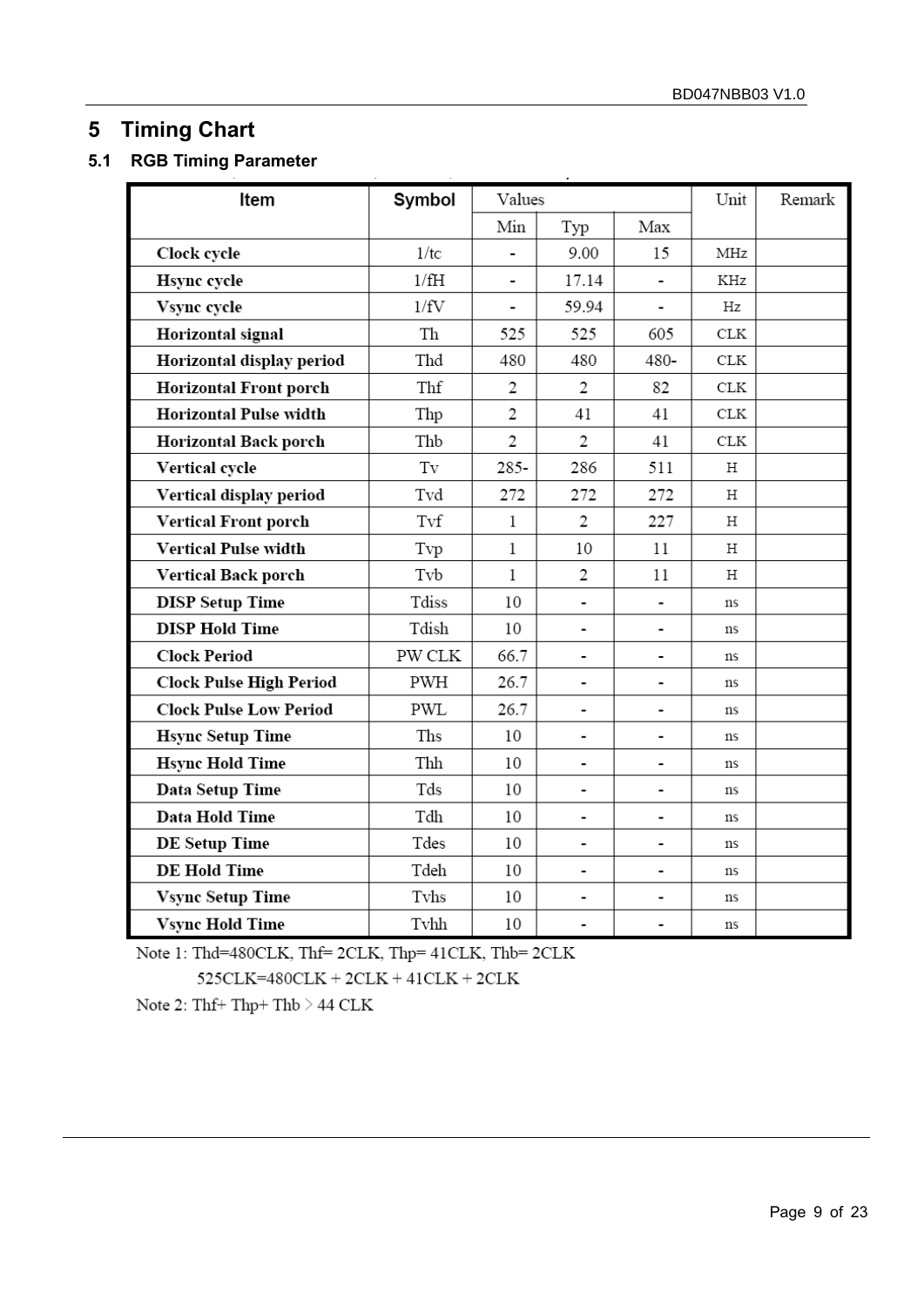

#### Page 10 of 23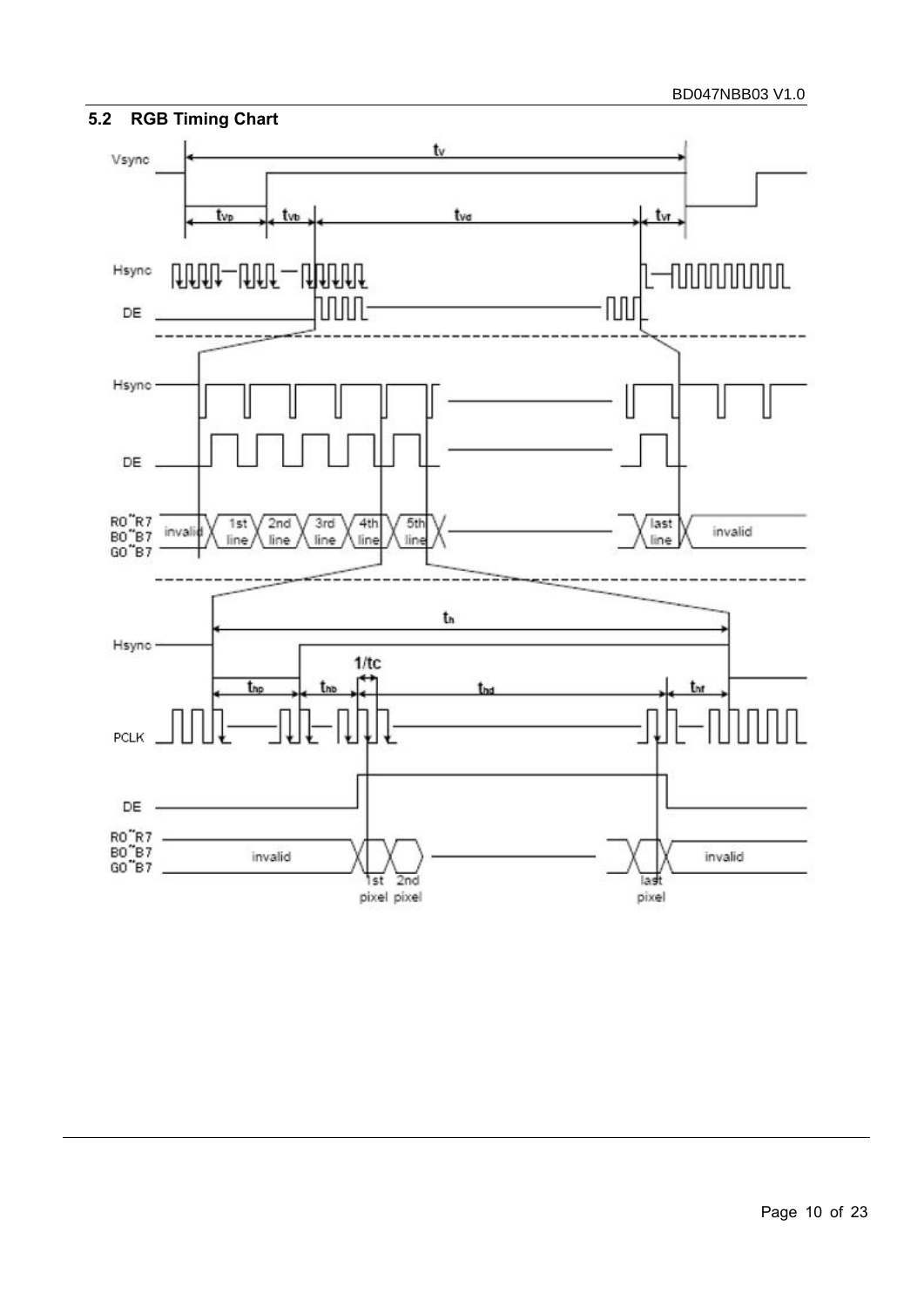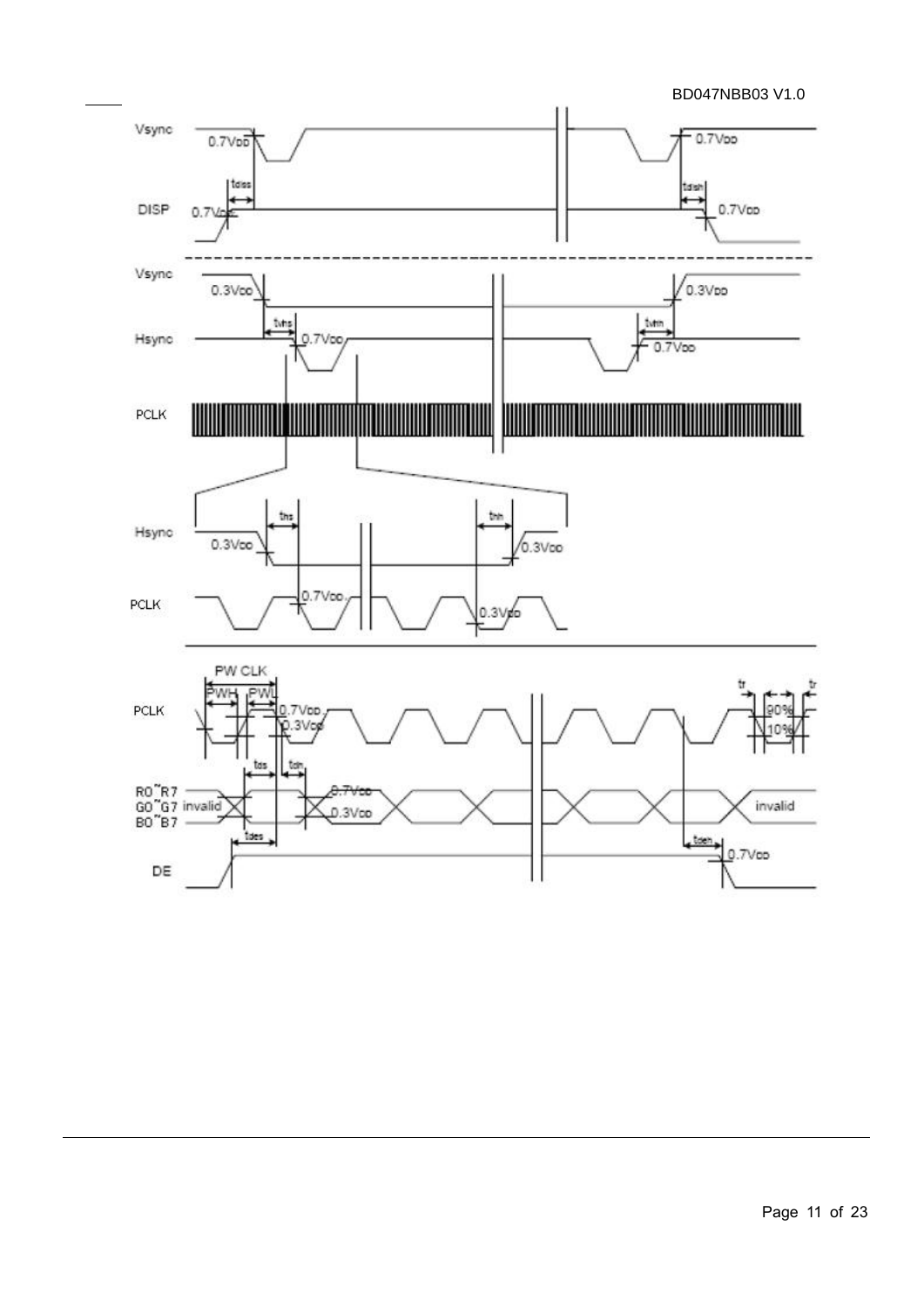



Page 12 of 23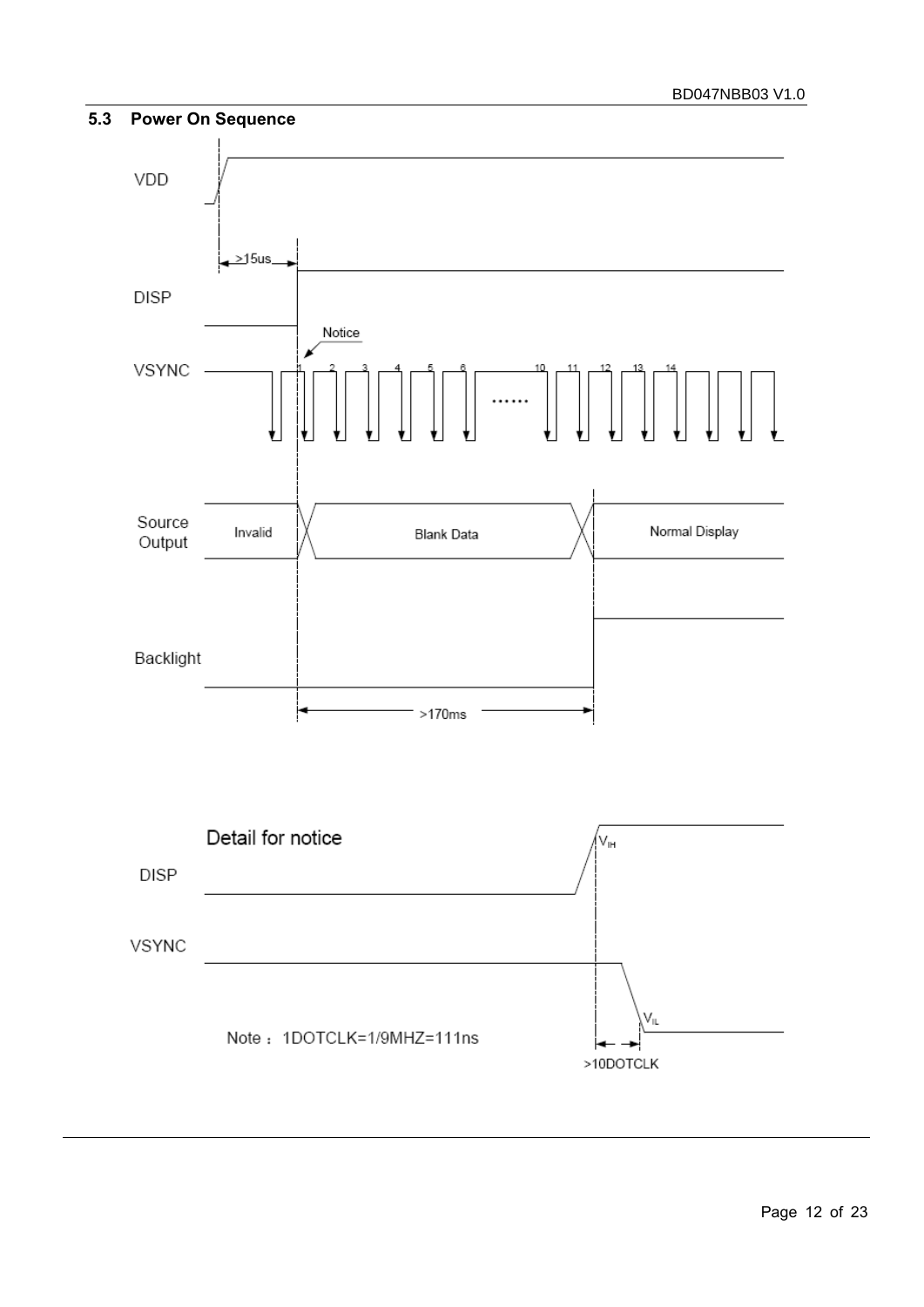## **5.4 Power Off Sequence**

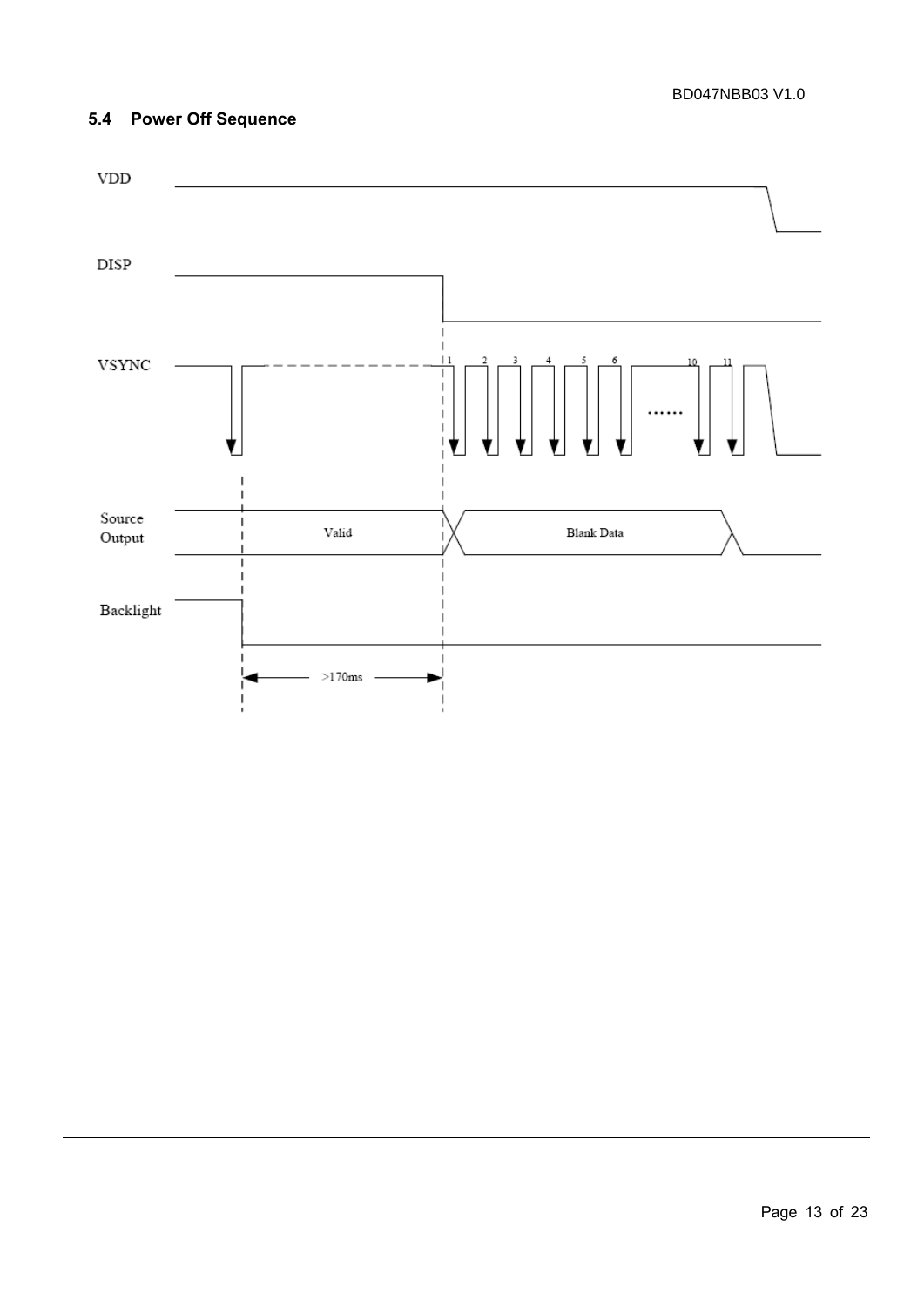# **6 Optical Characteristics**

## **6.1 Optical Specification**

|                        |                    |                       |                           |       |            |                          |                   | Ta=25 $\degree$ C          |
|------------------------|--------------------|-----------------------|---------------------------|-------|------------|--------------------------|-------------------|----------------------------|
| Item                   |                    | <b>Symbol</b>         | <b>Condition</b>          | Min   | <b>Typ</b> | <b>Max</b>               | <b>Unit</b>       | <b>Remark</b>              |
|                        |                    | $\theta$ T            |                           | 40    | 50         |                          |                   |                            |
|                        |                    | $\theta$ B            | $CR \ge 10$               | 60    | 70         |                          |                   | Note 2                     |
|                        | <b>View Angles</b> |                       |                           | 60    | 70         |                          | Degree            |                            |
|                        |                    | $\theta R$            |                           | 60    | 70         | $\overline{\phantom{0}}$ |                   |                            |
| <b>Contrast Ratio</b>  |                    | <b>CR</b>             | $\theta = 0^\circ$        | 400   | 500        |                          |                   | Note1<br>Note3             |
| <b>Response Time</b>   |                    | $T_{ON}$<br>$T_{OFF}$ | $25^{\circ}$ C            |       | 25         | 40                       | ms                | Note1<br>Note4             |
|                        | White              | X                     |                           | 0.260 | 0.310      | 0.360                    |                   |                            |
|                        |                    | у                     |                           | 0.280 | 0.330      | 0.380                    |                   |                            |
|                        | Red                | X                     | <b>Backlight is</b><br>on | 0.530 | 0.580      | 0.630                    |                   |                            |
|                        |                    | у                     |                           | 0.290 | 0.340      | 0.390                    |                   | Note <sub>5</sub> ,        |
| Chromaticity           | Green              | X                     |                           | 0.290 | 0.340      | 0.390                    |                   | Note1                      |
|                        |                    | у                     |                           | 0.530 | 0.580      | 0.630                    |                   |                            |
|                        | Blue               | X                     |                           | 0.100 | 0.150      | 0.200                    |                   |                            |
|                        |                    | у                     |                           | 0.040 | 0.090      | 0.140                    |                   |                            |
| Uniformity             |                    | U                     |                           | 75    | 80         |                          | $\%$              | Note1<br>Note <sub>6</sub> |
| <b>NTSC</b>            |                    |                       |                           |       | 50         |                          | %                 | Note <sub>5</sub>          |
| Luminance(with TSP)    |                    | L                     |                           | 230   | 280        |                          | $\text{cd/m}^2$   | Note1<br>Note7             |
| Luminance(without TSP) |                    | L                     |                           | 300   | 350        |                          | cd/m <sup>2</sup> | Note1<br>Note7             |

Test Conditions:

- 1. VDD=3.3V, I<sub>L</sub>=20mA(LED current), the ambient temperature is 25℃.
- 2. The test systems refer to Note 1 and Note 2.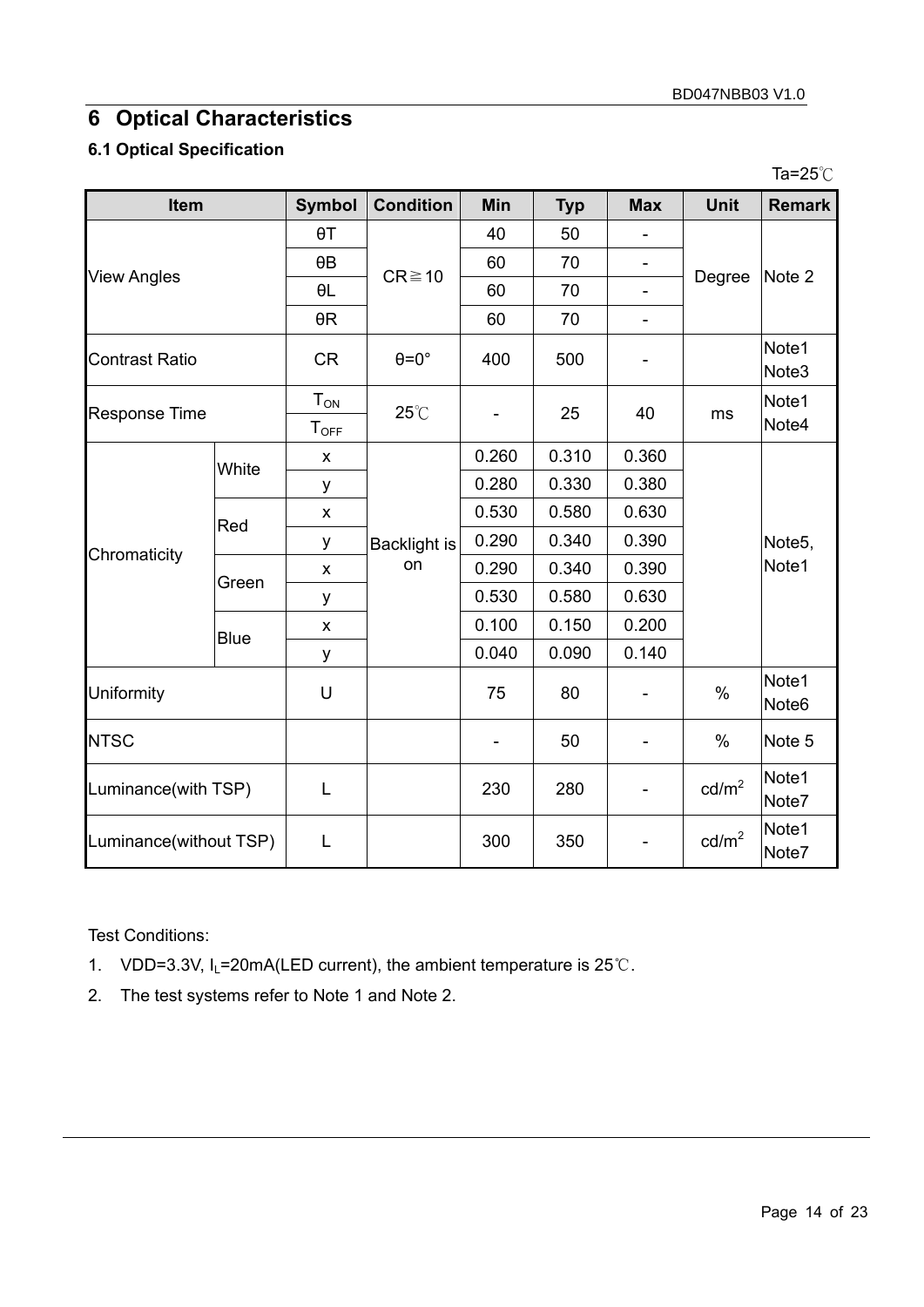Note 1: Definition of optical measurement system.

The optical characteristics should be measured in dark room. After 5 minutes operation, the optical properties are measured at the center point of the LCD screen. All input terminals LCD panel must be ground when measuring the center area of the panel.



Note 2: Definition of viewing angle range and measurement system.

viewing angle is measured at the center point of the LCD by CONOSCOPE(ergo-80)。

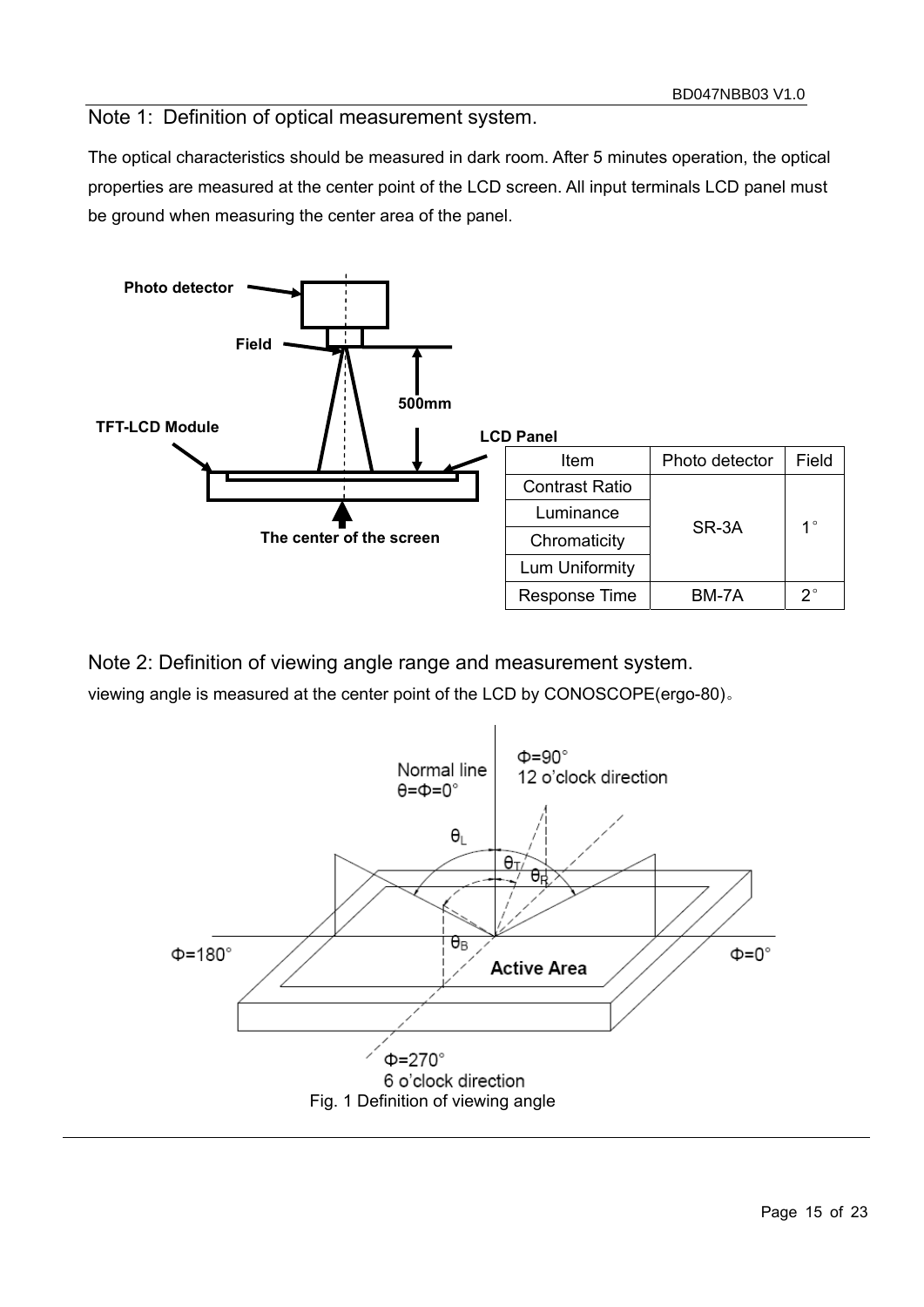Note 3: Definition of contrast ratio

Luminance measured when LCD is on the "White" state Contrast ratio (CR) = Luminance measured when LCD is on the "Black" state "White state ":The state is that the LCD should driven by Vwhite.

"Black state": The state is that the LCD should driven by Vblack.

Vwhite: To be determined Vblack: To be determined.

# Note 4: Definition of Response time

The response time is defined as the LCD optical switching time interval between "White" state and "Black" state. Rise time (TON) is the time between photo detector output intensity changed from 90% to 10%. And fall time (TOFF) is the time between photo detector output intensity changed from 10% to 90%.



Note 5: Definition of color chromaticity (CIE1931) Color coordinates measured at center point of LCD.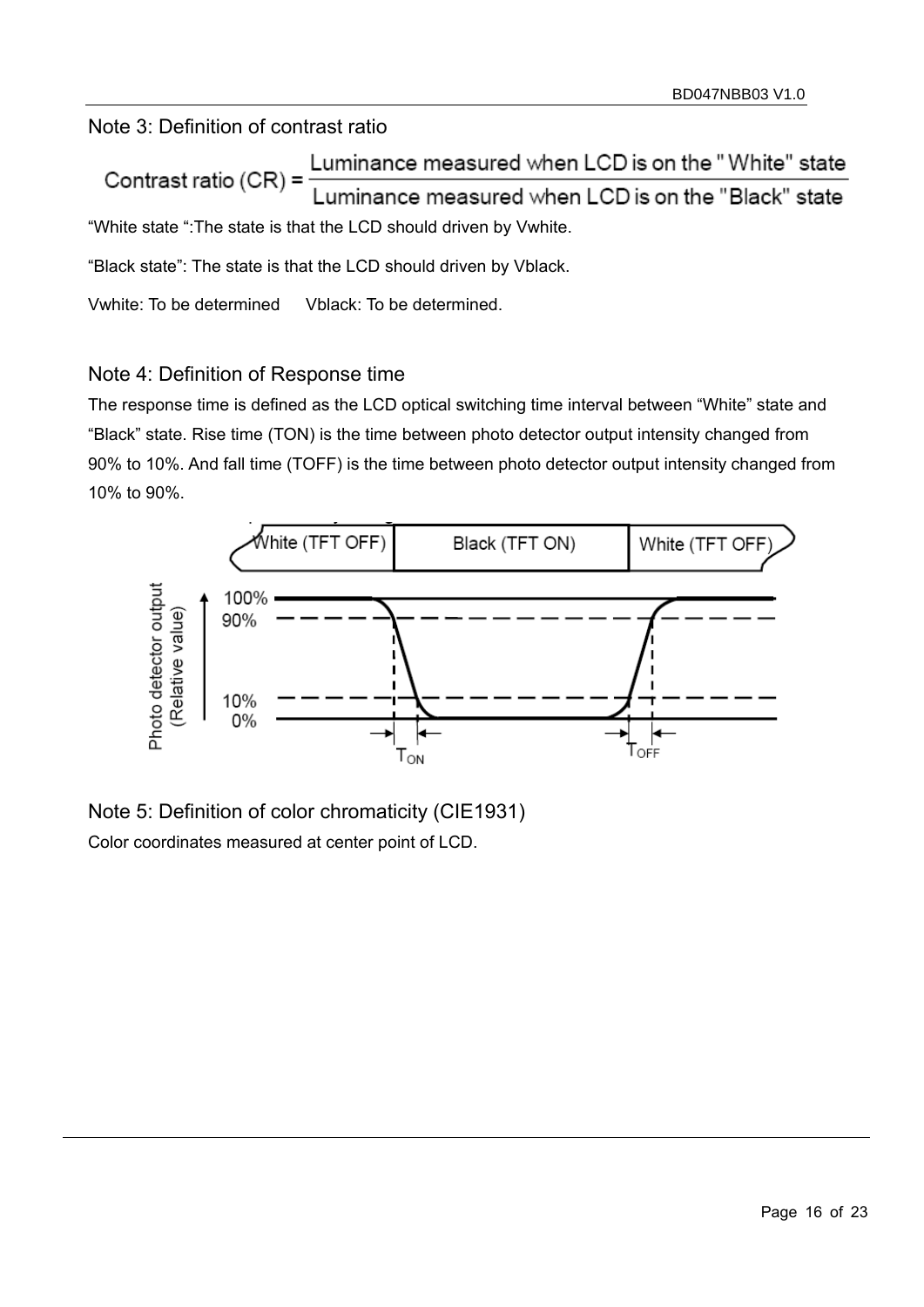# Note 6: Definition of Luminance Uniformity

Active area is divided into 9 measuring areas (Refer Fig. 2). Every measuring point is placed at the center of each measuring area.

Luminance Uniformity(U) = Lmin/ Lmax

L-------Active area length W----- Active area width



Fig. 2 Definition of uniformity

Lmax: The measured maximum luminance of all measurement position.

Lmin: The measured minimum luminance of all measurement position.

## Note 7: Definition of Luminance :

Measure the luminance of white state at center point.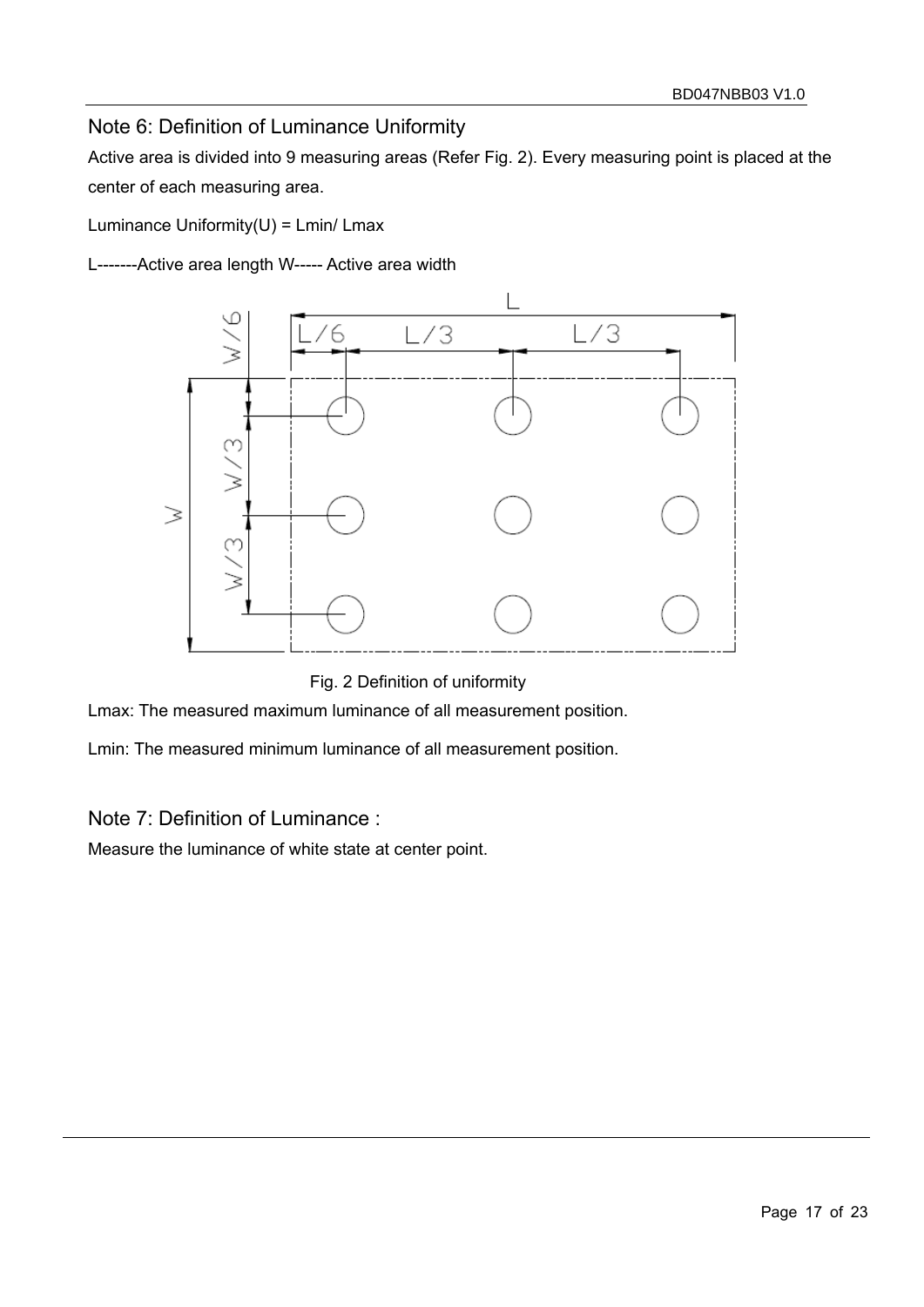# **7 Environmental / Reliability Test**

| <b>No</b>      | <b>Test Item</b>                                           | <b>Condition</b>                                                                                                                                                                                 | <b>Remarks</b>                                                                            |  |
|----------------|------------------------------------------------------------|--------------------------------------------------------------------------------------------------------------------------------------------------------------------------------------------------|-------------------------------------------------------------------------------------------|--|
| 1              | High Temperature <sub>Ts=+60</sub> °C, 240hrs<br>Operation |                                                                                                                                                                                                  | Note1<br>IEC60068-2-2, GB2423.2-89                                                        |  |
| $\overline{2}$ | Low Temperature<br>Operation                               | Ta=-20℃, 240hrs                                                                                                                                                                                  | IEC60068-2-1<br>GB2423.1-89                                                               |  |
| 3              | High Temperature Ta=+70°C, 240hrs<br>Storage               |                                                                                                                                                                                                  | IEC60068-2-2,<br>GB2423.2-89                                                              |  |
| 4              | Low Temperature  <sub>Ta=-30℃, 240hrs</sub><br>Storage     |                                                                                                                                                                                                  | IEC60068-2-1<br>GB2423.1-89                                                               |  |
| 5              | & High Humidity<br>Storage                                 | High Temperature  <sub>Ta=+60</sub> ℃, 90% RH<br>240 hours                                                                                                                                       | Note <sub>2</sub><br>IEC60068-2-3,<br>GB/T2423.3-2006                                     |  |
| 6              | Thermal<br>(Non-operation)                                 | Shock $-30^{\circ}$ 30 min $\sim$ +70 $^{\circ}$ 30 min,<br>Change time: 5min, 20 Cycles                                                                                                         | Start with cold temperature,<br>End with high temperature,<br>IEC60068-2-14, GB2423.22-87 |  |
| $\overline{7}$ | <b>Electro Static</b><br>Discharge<br>(Operation)          | C=150pF, $R=330\Omega$ , 5points/panel<br>Air:±8KV, 5times;<br>Contact:±4KV, 5 times;<br>(Environment: $15^{\circ}\text{C} \sim 35^{\circ}\text{C}$ ,<br>$30\% \sim 60\%$ , 86Kpa $\sim$ 106Kpa) | IEC61000-4-2<br>GB/T17626.2-1998                                                          |  |
| 8              | Vibration<br>(Non-operation)                               | Frequency range: 10~55Hz,<br>Stroke:1.5mm<br>Sweep:10Hz~55Hz~10Hz 2 hours<br>for each direction of X.Y.Z.<br>(6 hours for total) (Package condition)                                             | IEC60068-2-6<br>GB/T2423.10-1995                                                          |  |
| 9              | Package<br>Drop Test                                       | Height:80 cm,<br>1 corner, 3 edges, 6 surfaces                                                                                                                                                   | IEC60068-2-32<br>GB/T2423.8-1995                                                          |  |

Note1: Ts is the temperature of panel's surface.

Note2: Ta is the ambient temperature of sample.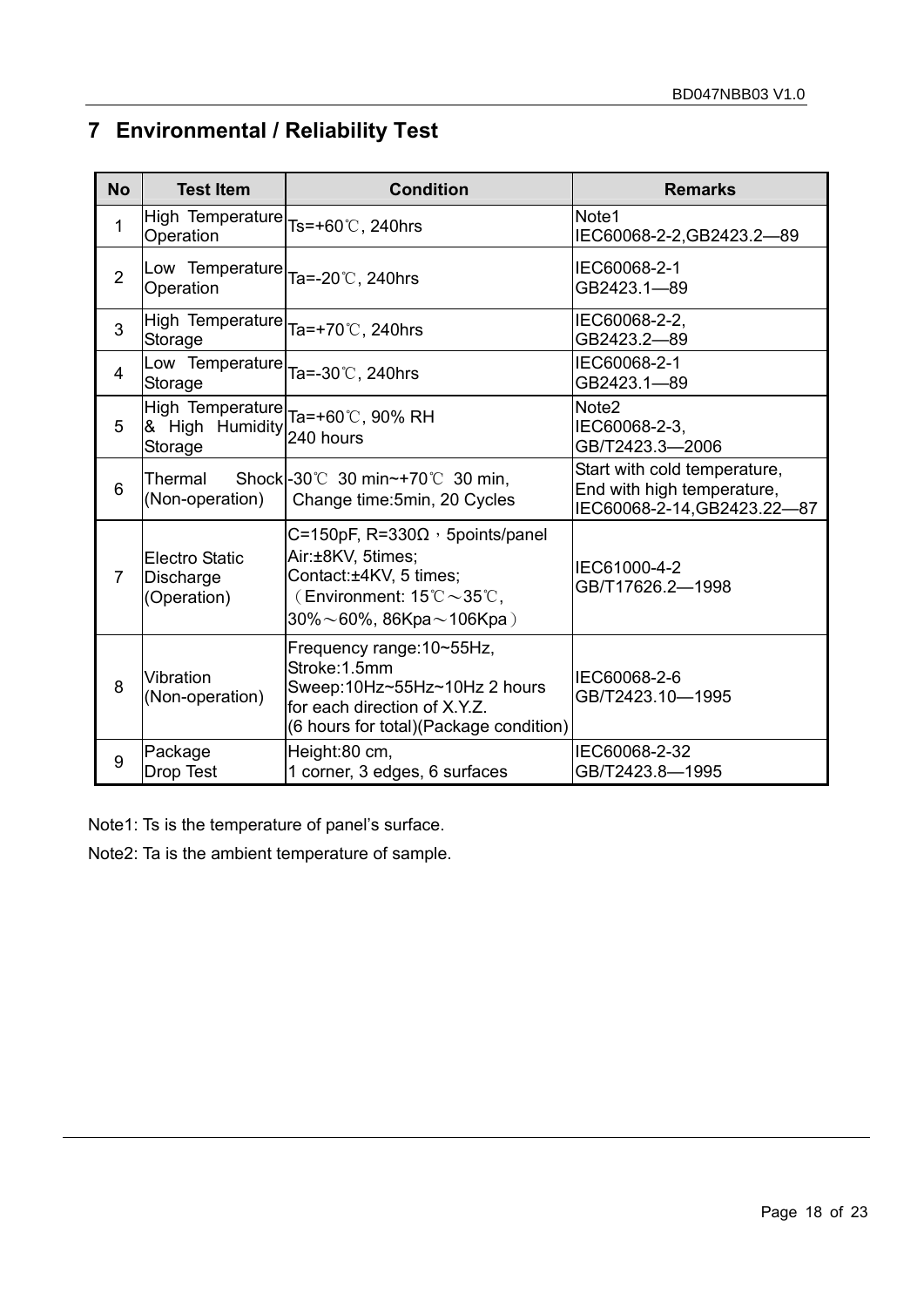#### BD047NBB03 V1.0

#### **8 Mechanical Drawing**   $\overline{\omega}$  $\overline{\sim}$ Ξ **FIN NAME**<br> **VLED-<br>
SULED-**<br> **VLED-**<br> **VLED-**<br> **VLED-**NUTES<br>I Display.rFT;<br>2.Yewing Direction:200;<br>2.The model Tolerance:10.20;<br>4.The probuct accords with Shanghai TianMa<br>5.The product accords with Shanghai TianMa<br>8 level. 46.00±0.50 72.50±0.30(Outline Dimension) 69.30±0.30(TP Dutline)  $(0.20)$ 61.15±0.30(TP View Area)  $(2.67)$ 60.15(TP Active Area)  $(3.17)$ 58.752(LCD Active Area)  $(3.87)$  $\begin{bmatrix} 6 \\ 10 \\ 11 \end{bmatrix}$  $\left(\begin{matrix} 1 \\ 2 \end{matrix}\right)$  $CEC$  $(33.25)$  $0.50{\pm}0.10$  $3.50 \pm 0.30$  $\sqrt{2}$  $\operatorname{G}\!\Gamma\!\operatorname{L}\!\operatorname{S}$  $20.50\pm0.07$ 34.20±0.50 114.30±0.30Clutline Dimension) 103680(LCD Active Area) 106.88±0.30CTP View Area) 105.28CTP Active Area) 113.70±0.30(TP Dutline) 480(RGB)x472Dots  $\frac{1}{10}$ zwana P0.5x(40-1)=19.50±0.05 i form **BA/NA** İ latų SEE DETAIL A Center Area Insulation Tape Component Area Bending Area IXVax DETAIL:  $P=0.50\pm 0.03$ <br> $V=0.35\pm 0.03$ 3.80 (except TP)  $\frac{1}{2}$ Contact Side E S007E0  $0.30 \pm 0.10$ L. 1.2Max  $0.35 \pm 0.10$  $|S$  $1.70 + 0.10$ 1 Stiffener **JESTGNED HECKED:** ONTROL DIMENTION: PPROVED: FERENCE DIMENTION  $(26.00)$ Bending Area XXXXXXXXXXXXXXXXX  $\begin{bmatrix} 1 & 1 \\ 1 & 1 \end{bmatrix}$  $\circ$ **METRIAL NUMBER SAN LING BAN T30M** DEAVING NUMBER 5823 Print(Black) 48.31±0.30 **ICM**  $\overline{\phantom{a}}$  $\langle 9.15 \rangle$  $6.00 \pm 0.50$ and ANGLE **ONTE** PAGE  $\Xi_{-3}$ ⊕€  $\overline{\mathbb{Z}}$

 $\Xi$ 

Т

Ħ

т.

T

 $\overline{+}$ 

ಪ

 $\overline{\phantom{a}}$ 

ह

т.

REV EC NUMBER

DESCRIPTION

DATE

 $\rightarrow$ 

 $\perp$ 

 $\cup$ 

 $\overline{\phantom{a}}$ 

 $\overline{\omega}$ 

-1

.

 $\overline{\sim}$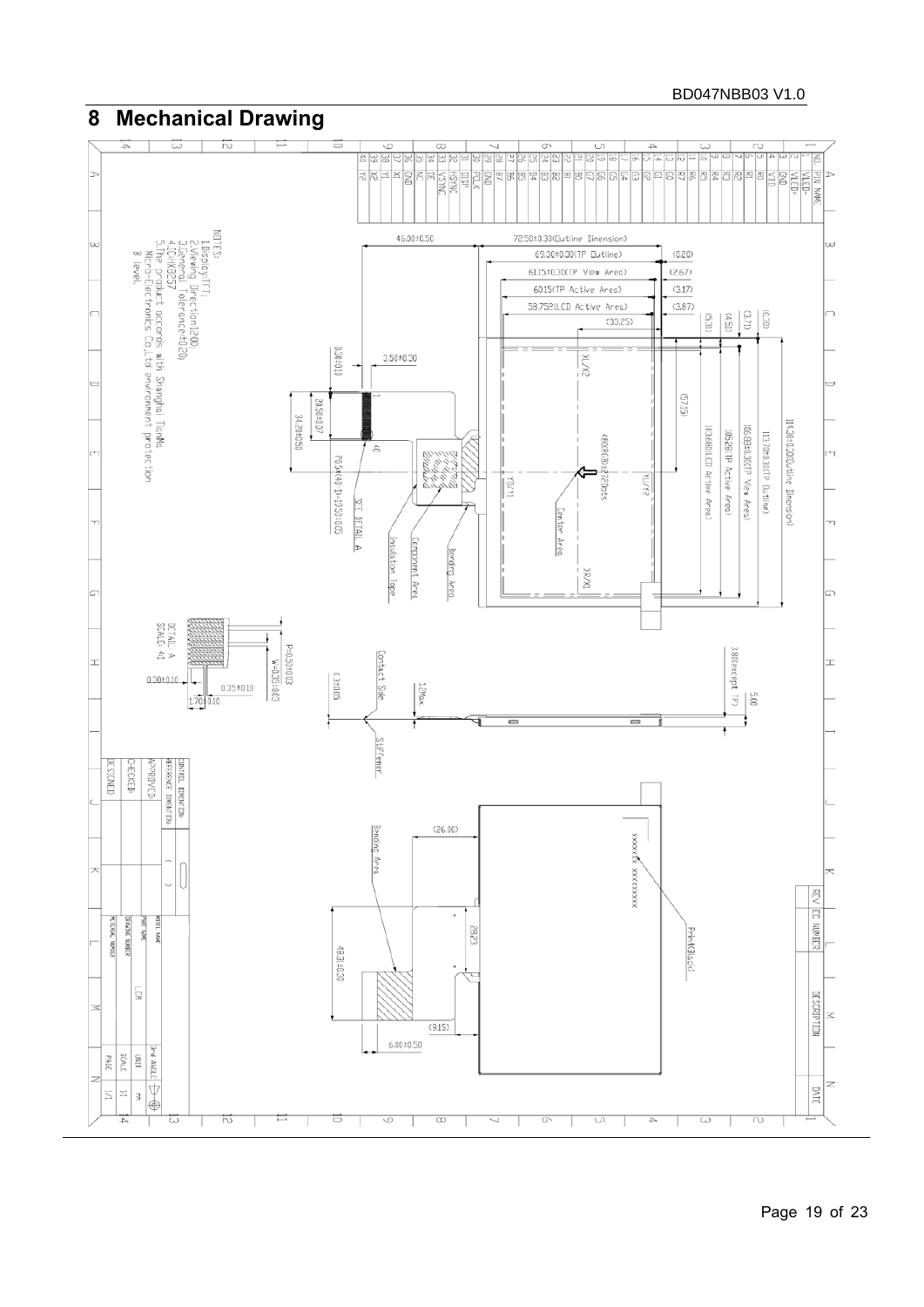#### **Mechanical Design Guide**



#### 9.1.1. Explain:

#### ①Active area

The area which guarantees a touch panel operation normally when pressed.

#### ②Operation non-guaranteed area

The area which does not guarantee a touch panel operation and its function. When this area is pressed, touch panel shows degradation of its performance and durability such as a pen sliding durability becomes about one-tenth compared. With the active area(Area-(a) as guaranteed area) and its operation force requires about double. About 0.5mm~1mm out side form a boundary of the active corresponds to this area.

#### ③Pressing prohibition area

The area which forbids pressing, because an excessive load is applied a transparent electrode and a serious damage is given to touch panel function by pressing.

#### ④Non-Active area

The area which does not activate even if passed.

#### 9.1.2. The handling of sensitive area:

(1) The sensitive area is between the edge of the double-side tape and the edge of the active area. Because the double-side tape has a certain height, the more transformative the ITO layer is pressed, the easier it would be to be broken. So it is suggested that pointed tools should be put away from the sensitive area to avoid them touching the sensitive area during operation.

 $(2)$  When assembling the touch panel, it would be better to add a protective gasket on the surface of the product before assembling on to the housing. The gasket should be placed on the double-side tape and should not go beyond it.

 $(3)$  If the housing is designed bigger than the active area, the edge of the sensitive area would be left outside of it. In addition, the protective gasket adds the thickness of this area, so do not use pens or other pointed tools to score along with the screen edge which may cause the damage of the ITO layer. If the panel is drawn with large force, the glass would even be broken.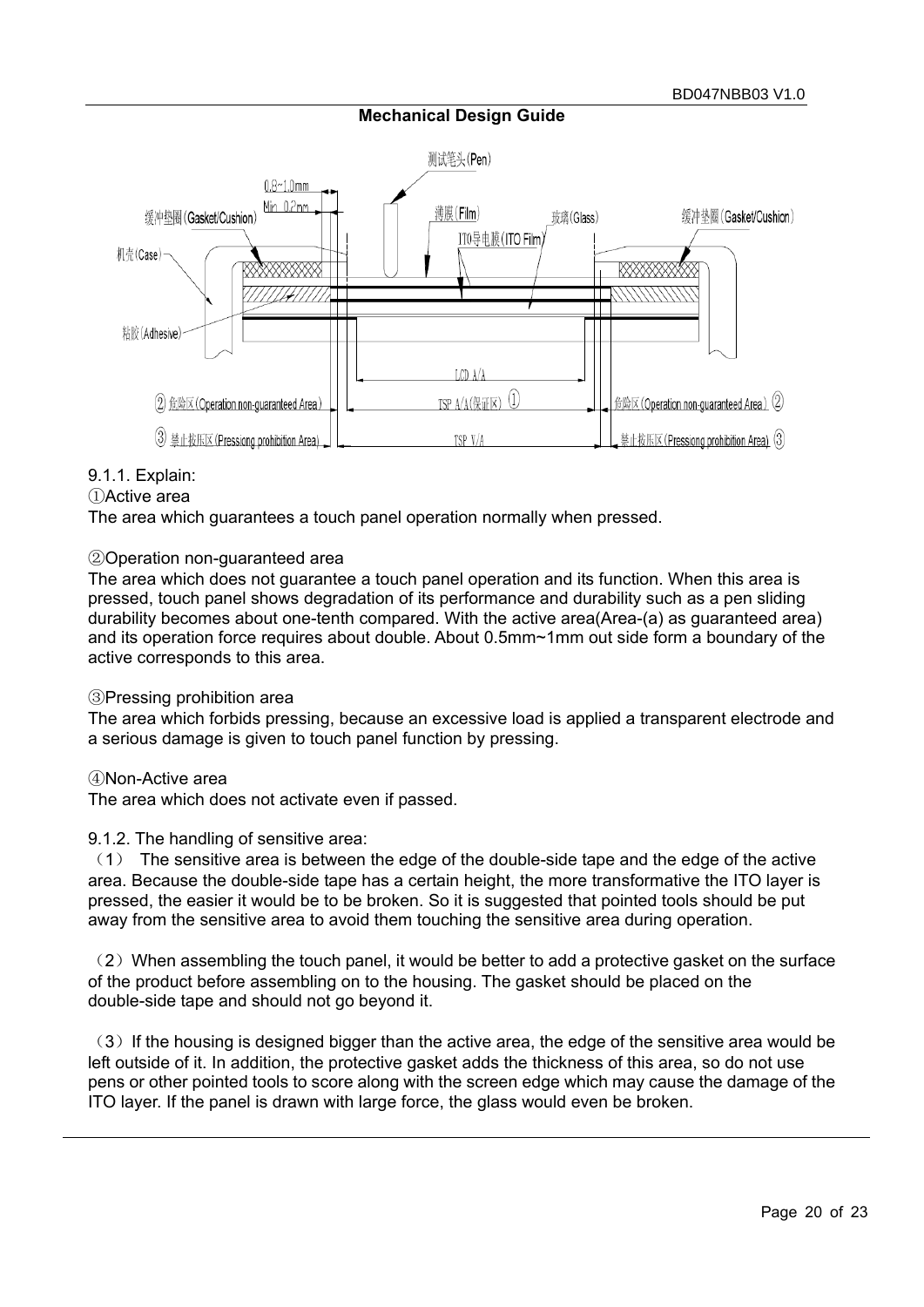$(4)$  If the housing is designed smaller than the active area, it can cover the sensitive area completely, in which case the scoring along with screen edge does no harm to the ITO layer. Nevertheless, due to the housing extending into the active area, the thickness of the gasket is very important. If it is too thick, the gap between the housing and the ITO film surface would be too wide which may affect the appearance of the product. If it is too thin, the housing would be pressed on the film surface which may cause short-circuit. The gap between the housing and the film should better be kept between 0.2mm and 0.3mm.

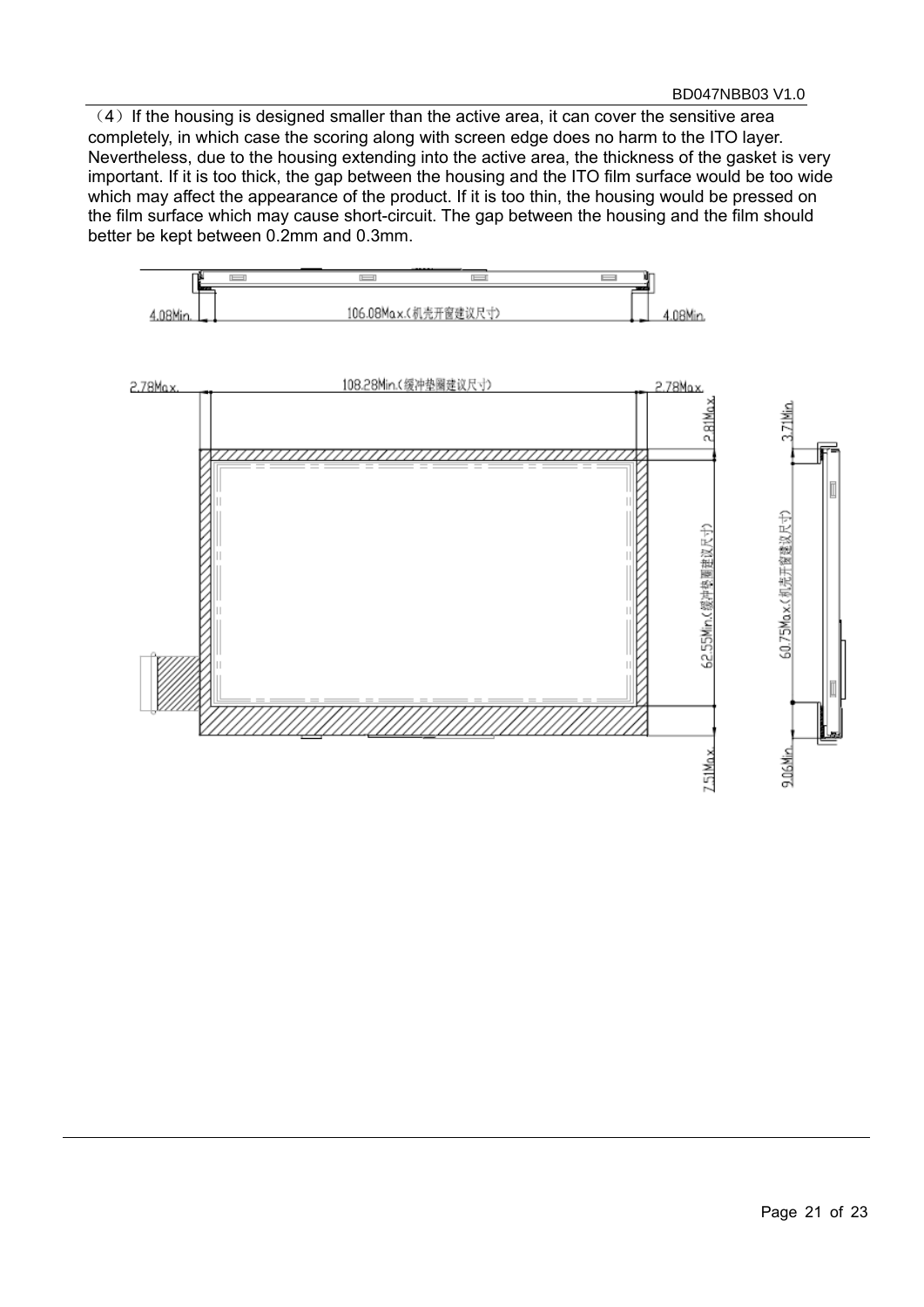# **9 Packing Drawing**

| <b>No</b> | <b>Item</b>      | <b>Model (Material)</b> | <b>Dimensions</b><br>(mm) | <b>Unit Weight</b><br>(Kg) | Quantity | <b>Remark</b>   |  |
|-----------|------------------|-------------------------|---------------------------|----------------------------|----------|-----------------|--|
|           | LCM module       | BD047NBB03              | 114.3x72.5x5.0            | 0.0765                     | 112      |                 |  |
| 2         | Partition 1      | <b>Corrugated Paper</b> | 513x333x106               | 0.70000                    | 2        |                 |  |
| 3.        | Anti-Static Bag  | <b>PE</b>               | 175.8x125x0.05            | 0.0007                     | 112      | Anti-stat<br>ÌС |  |
| 4         | Dust-Proof Bag   | <b>PE</b>               |                           | 0.0600                     | 1        |                 |  |
| 5         | Partition 2      | <b>Corrugated Paper</b> | 505x332x4.00              | 0.0900                     | 3        |                 |  |
| 6         | Corrugated Bar   | Corrugated paper        | 513x160x3                 | 0.0400                     | 8        |                 |  |
| 8         | Carton           | <b>Corrugated Paper</b> | 530x350x250               | 1.1000                     | 1        |                 |  |
| 9         | Total weight(kg) | Approximately:11.5      |                           |                            |          |                 |  |